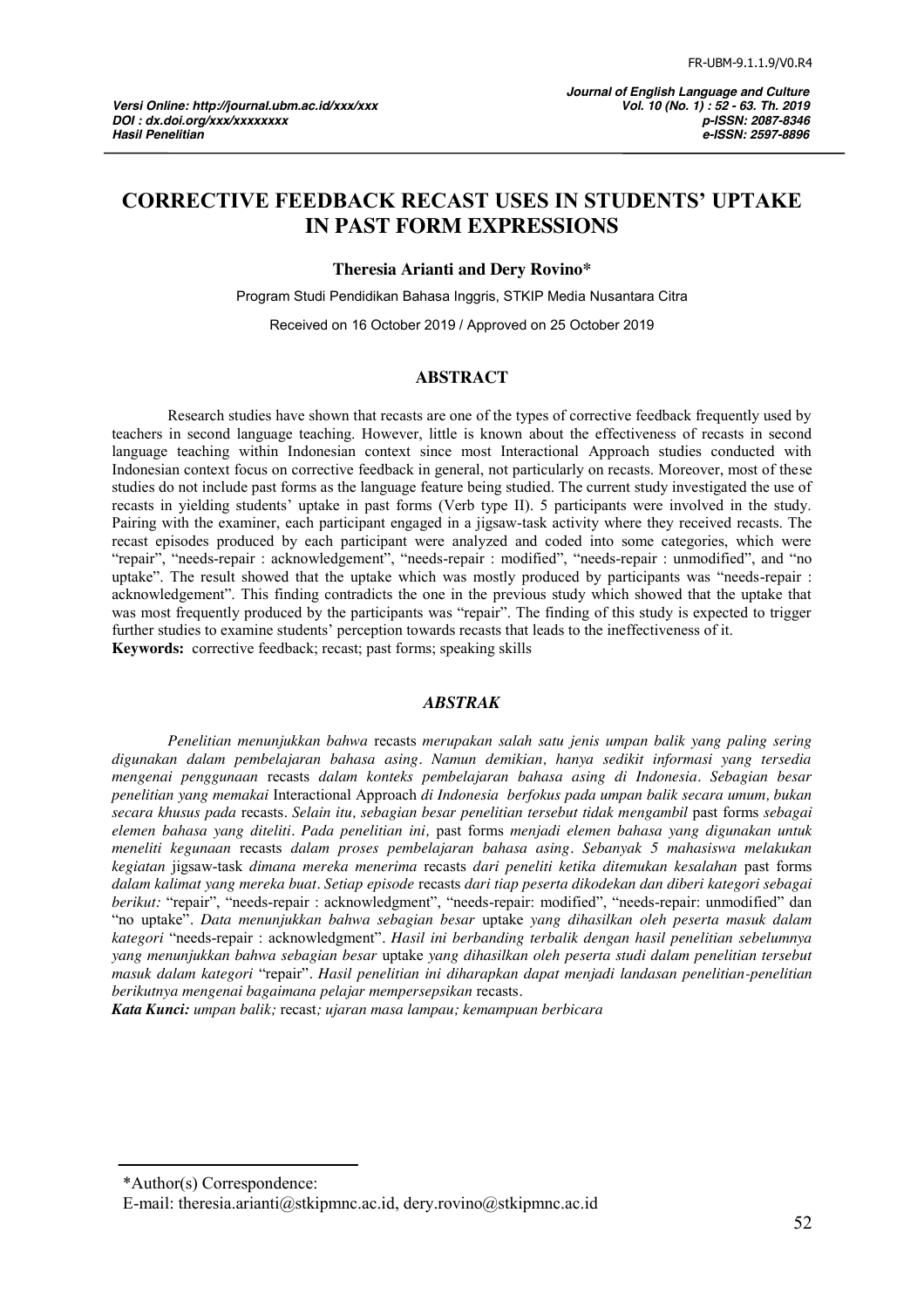### **INTRODUCTION**

The use of corrective feedback in Second Language (L2) learning has long been studied by many researchers, especially the ones interested in the field of Interaction Approach. As stated by Lightbown and Spada (2013, p. 140), corrective feedback consists of explicit correction, recasts, clarification requests, metalinguistic feedback, elicitation, and repetition. Amongst these, recasts seem to be the most interesting type of feedback for many researchers, because of their effectiveness as well as their ambiguity. According to Lightbown and Spada (2013, p. 140), recasts can be defined as the teacher's reformulation of the learner's incorrect utterance without explicit information about the error.

The effectiveness of recasts is seen as the result of the positive and negative evidence that they promote. Positive evidence refers to the information about how a particular linguistic form is used in the L2, while negative evidence refers to the information about what is incorrect in the L2. However, the implicitness of recasts is seen as a disadvantage for learners since they often fail to get the corrective focus of recasts. Accoding to Lyster (1998a), in Nicholas, Lightbown & Spada (2001, p. 719), the ambiguity of recasts causes learners to perceive them as confirmation of meaning instead of feedback.

This leads to the statement of the problem for the current study which is how learners perceive recasts. A research question is then established, that is *"which uptakes do learners produce upon receiving recasts?".*  This study aims to examine the uptake produced by learners upon receiving recasts.

There is a various number of research studies that have been conducted to examine the use of recasts. However, a vast majority of them focus on students' perceptions towards recasts instead of the uptake produced by students. One of them is the one conducted by Mackey, Gass and MacDonough (2000) which examined students' perceptions of recasts and negotiation. This is the gap that will be filled

 *Journal of English Language and Culture Hasil Penelitian e-ISSN: 2597-8896*

by the current study which focuses on students' uptake.

The use of corrective feedback in Indonesian context has also long been examined. However, most of them do not focus on recasts. One of those studies is the one conducted by Maolida (2013) which analyzed the use of oral feedback in an ESL study in Indonesia. The study analyzed oral positive and corrective feedback in English teaching without the use of recasts as the main focus. A similar study was conducted by Solikhah (2016) which examined the types of corrective feedback used by lecturers in teaching speaking. Recasts were not the main foci of these researches. This gap will be filled by the current study since it focuses only on recasts.

Despite the fact that most interactional feedback studies in Indonesia do not specifically examine recasts, there are some that have recasts as their main foci. It is then assumed that the effective use of recasts has been known by many teachers in Indonesia. However, it is found that despite teachers' awareness of the importance of recast, the tendency to continue or change the topic of discussion without providing sufficient time for students to produce uptake occurs in the language teaching in Indonesia. As stated by Langit-Dursin (2016), teachers tend not to give the sufficient amount of time for students to give their uptake. As a result, many students do not have the opportunity to produce their uptake. This is another gap that the current study attempts to fill since it will give a sufficient amount of time for students to give uptake during the treatment.

Besides the gaps mentioned above, past form is also an important aspect that differentiates the current study from the ones conducted before. Most studies examining recasts with Indonesian context do not include past form as their focus of research. Pronunciation is one that is widely used to scrutinize the use of recasts in language teaching. One instance for this is the research conducted by Haryanto (2015) that focused on the use of corrective feedback on learners' pronunciation. Compared to the previous

<sup>\*</sup>Author(s) Correspondence:

E-mail: theresia.arianti@stkipmnc.ac.id, dery.rovino@stkipmnc.ac.id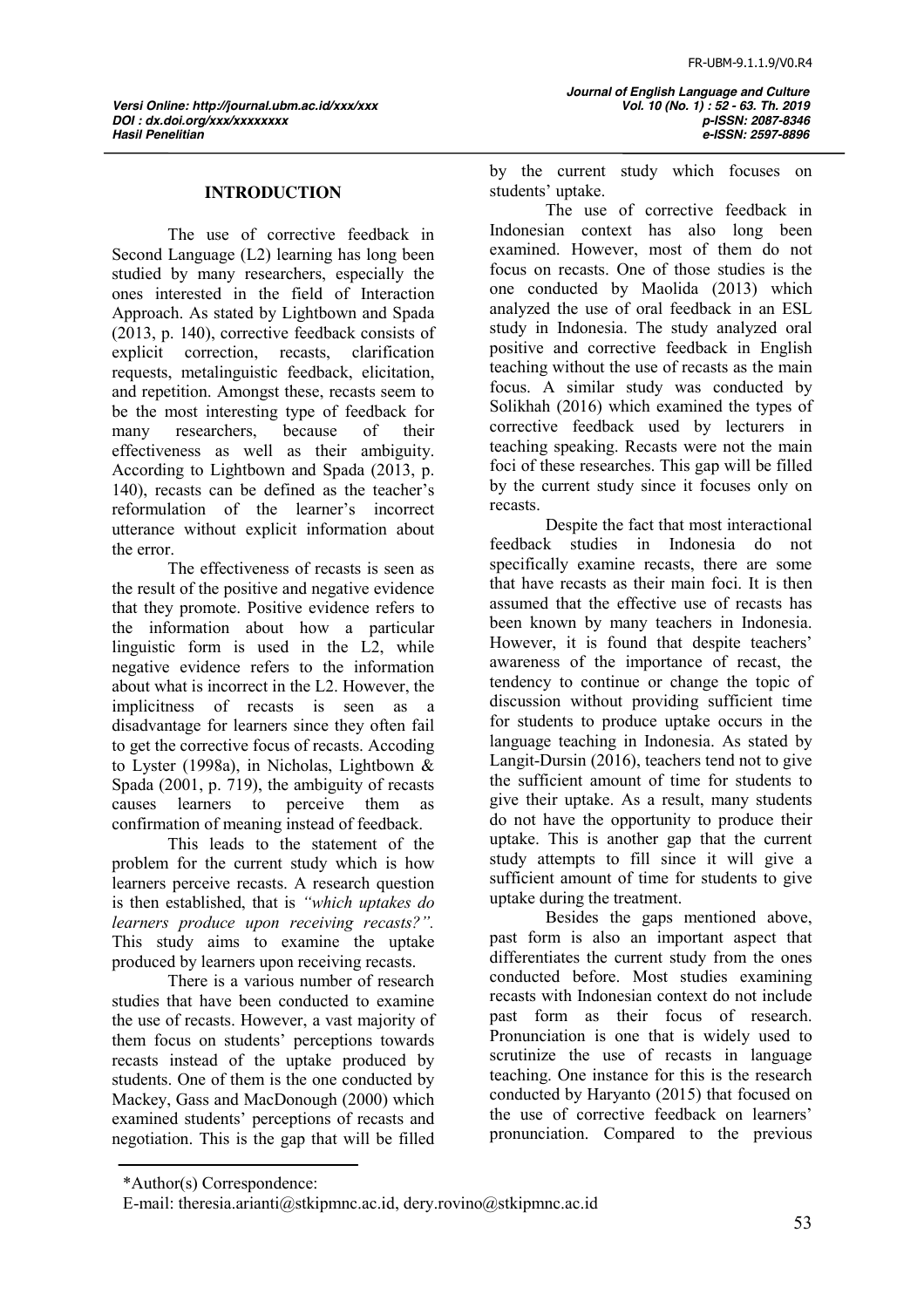studies mentioned above, it is evident that the current study will bring a new insight into the type of uptake produced by learners who receive recasts in past-form.<br>Learners' percenti

perception and uptake toward recasts have frequently been examined in previous studies. These studies mostly involve university students or school students as the participants. As stated by Egi (2010, p. 7), his study involved students of Japanese language studying at either universities or language schools located in North America. Similarly, Carpenter, Jeon, MacGregor and Mackey (2006, p. 221) mentioned that their study involved students from universities and community colleges in the United States as the participants. Moreover, Panova and Lyster (2002, p. 579) also stated that the participants of their study consisted of ESL students in a school in Canada. It can be said that most studies examining recasts involve students who do not study at English Education as the participants. This is one gap that will be fulfilled by this study since it will involve English Education students as the participants.

#### **LITERATURE REVIEW**

#### **Recast**

The use of recasts in L2 learning has long been studied by many researchers. Recasts are generally defined as the teacher's reformulation of the student's incorrect utterance with the correct form. As stated by Long (1996), in Leeman (2003, p. 38), recasts are the reformulation of learners' incorrect utterance without changing the meaning. This is in line with the definition of recasts in other studies. According to Nicholas, Lightbown and Spada (2001, p. 732), recasts are defined as the repetition of learners' incorrect utterance by replacing the error with the correct form, without giving any change in the meaning. Moreover, Lyster and Ranta (1997), in Rassaei (2014, p. 418), explained that recasts refer to the reformulation of learners' incorrect utterance with the correction of the error. The definitions of recasts from previous studies show that recasts are categorized as

 *Journal of English Language and Culture Hasil Penelitian e-ISSN: 2597-8896*

implicit feedback since they do not contain the explicit information about the learners' error. Besides their implicitness which is commonly seen as a disadvantage for learners, recasts are also believed to be effective for L2 development.

The effectiveness of recasts is the result of the negative and positive evidence that they promote. A study examining negative and positive evidence in recasts was conducted by Leeman (2003). This study tried to figure out the effectiveness of positive and negative evidence contained in recasts. According to Leeman (2003, p. 38), negative evidence refers to the information about what is impossible in the L2, while positive evidence refers to the information about what kind of utterances are possible in the L2. The result showed that the benefit of recasts is gained from their positive evidence, not the negative evidence. As stated by Leeman (2003, p. 56), the negative evidence group in the study did not outperform the control group, showing that negative evidence is less likely to enhance L2 development. In addition, Leeman (2003, p, 56) stated that the enhanced salience of positive evidence group in the study outperformed the control group on all measures in the posttests. These findings showed that the positive evidence contained in recasts is the one that enhances L2 development.

Despite of their effectiveness, it is undeniable that recasts might also render a number of disadvantages to the learners. This ineffectiveness of recasts was examined by Rassaei (2014). This study focused on two types of corrective feedback which were recasts and scaffolding. While recasts are categorized as implicit feedback, scaffolding is the combination between implicit and explicit feedback. In scaffolding, the type of feedback given is adjusted to the learners' developmental level. Participants in this study were divided into recasts group, scaffolding group and control group. The analysis of the pretests and posttests showed that both recasts

<sup>\*</sup>Author(s) Correspondence:

E-mail: theresia.arianti@stkipmnc.ac.id, dery.rovino@stkipmnc.ac.id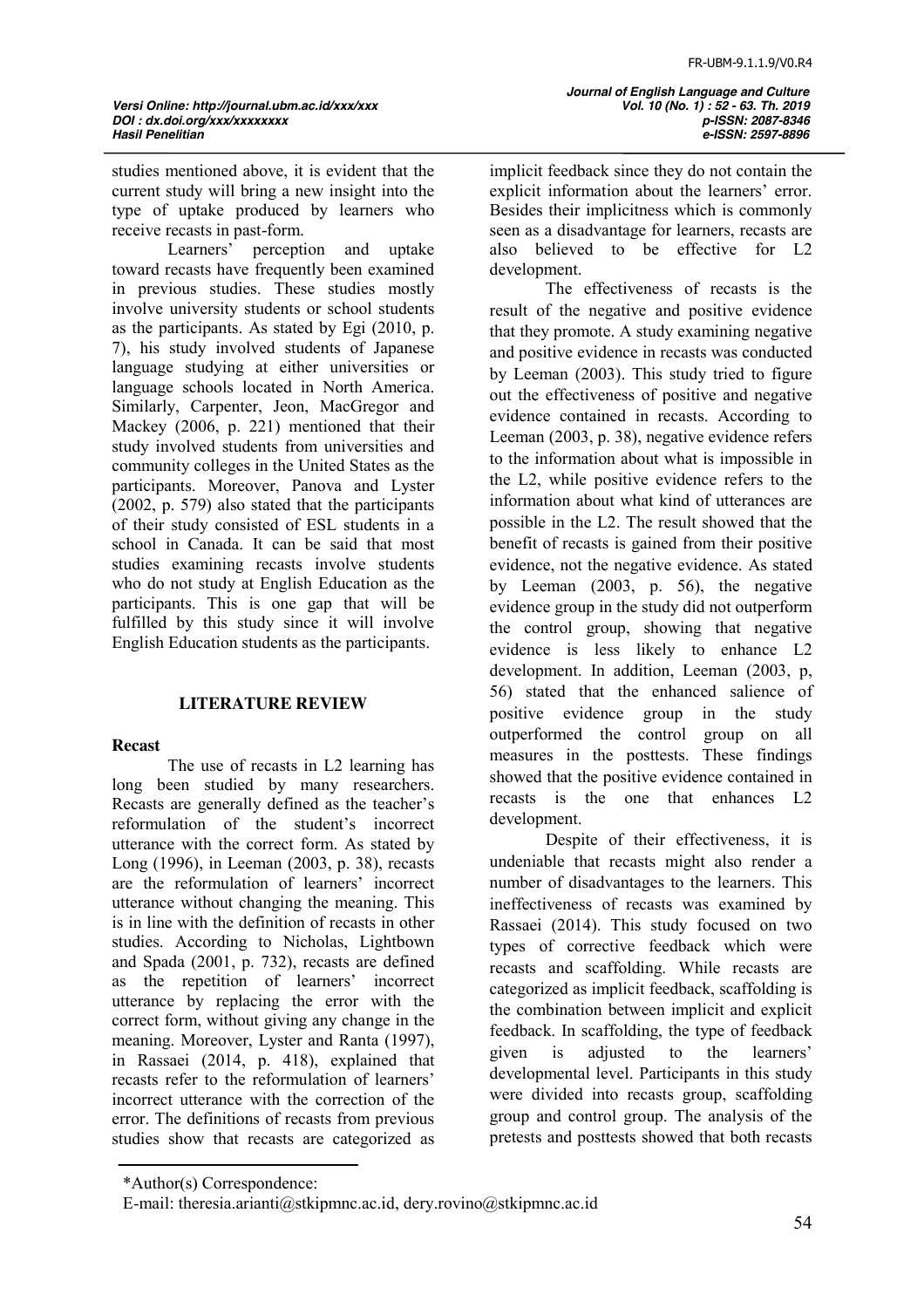and scaffolding groups outperformed the control group, with scaffolding group significantly outperformed the recasts group. This revealed that scaffolding is more beneficial than recasts for L2 development.

There are several possibilities why recasts are not as effective as scaffolding. The most crucial factor is the implicitness of recasts which leads them to be ambiguous. On the other hand, as stated by Rassaei (2014, p. 427), scaffolding leads learners to be aware of their error. It is because scaffolding contains more explicit information about the error. This might be a strong reason why scaffolding is more beneficial than recasts for enhancing L2 development.

Previous studies showed that recasts, which are defined as the teacher's reformulation of the learners' incorrect utterance with the correct form, bring an advantage and a disadvantage for learners. Recasts are advantageous since they contain positive evidence; however, they are also ambiguous for several learners. This case is highly related to how learners perceive recasts.

### **Perception**

It is believed that learners perceive recasts differently. Some of them perceive recasts as feedback, while some others have different perceptions of recasts. According to Lyster (1998b) in Carpenter et al. (2006, p. 212), learners often perceive the corrective component of recasts as confirmation of meaning. Similarly, Lyster (1998a) in Nicholas, Lightbown & Spada, 2001 (p. 719) also stated that the ambiguity of recasts leads learners to perceive them as confirmation of meaning instead of corrective feedback. This shows that learners often perceive recasts in different ways.

A study that examined learners' perceptions of recasts was conducted by Mackey, Gass and McDonough (2000). This study analyzed learners' perceptions of interactional feedback which were recasts and  *Journal of English Language and Culture Hasil Penelitian e-ISSN: 2597-8896*

negotiation. According to Mackey, Gass and McDonough (2000, p. 490), the result showed that learners are mostly inaccurate in perceiving morphosyntactic feedback. Mackey, Gass and McDonough (2000, p. 493) explained that in this study, recasts were mostly used to give morphosyntactic feedback. It is the clear that there is a correlation between learners' perceptions of recasts and their misperception of the morphosyntactic feedback.

A similar study was conducted by Carpenter, Jeon, MacGregor and Mackey (2006). This study examined learners' interpretation of recasts, including the nonlinguistic cues that might affect it. Participants in this study were divided into two groups: one group was shown a video of recasts without the incorrect utterance that preceded them, while another group was shown a video of recasts with the incorrect utterance that preceded them. Carpenter et al. (2006, p. 226) stated that when participants heard the incorrect utterance preceding the recasts, they were more likely to interpret the recasts correctly. In addition, Carpenter et al. (2006, p. 228) also mentioned that participants did not pay attention to nonlinguistic cues when interpreting recasts. These findings showed that linguistic context in which recasts occur is highly important for allowing learners perceive recasts correctly.

Previous studies showed that learners often perceive recasts incorrectly because they fail to get the corrective component of recasts. It is likely that recasts are perceived as confirmation of meaning instead of feedback. It is believed that learners' misperception of recasts hinders them to give uptake.

### **Uptake**

The relationship between learners' perceptions of recasts and uptake has been frequently examined in previous research. According to Lyster (1998, in Rassaei, 2014, p. 419), uptake refers to the response given by

<sup>\*</sup>Author(s) Correspondence:

E-mail: theresia.arianti@stkipmnc.ac.id, dery.rovino@stkipmnc.ac.id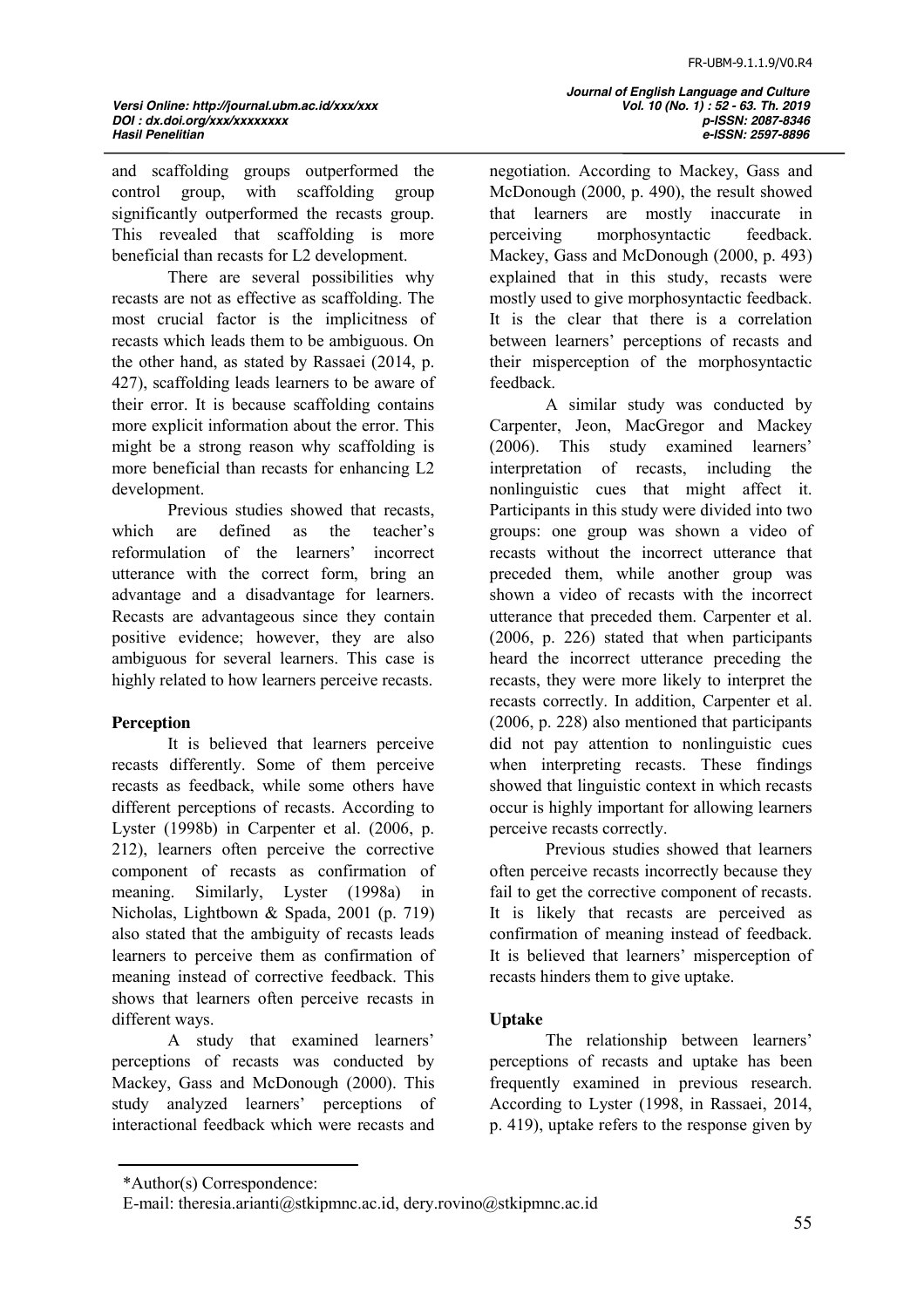learners towards corrective feedback. Moreover, Lyster and Ranta (1997, in Panova  $& Lyster, 2002, p. 574$  stated that uptake is the response given by learners after feedback which can be in the form of repair or needsrepair. Repair refers to the uptake which contains correct response, while needs-repair refers to the uptake which still contains errors. The definition of uptake in this study will follow previous studies' definition of uptake. This study will define uptake as participants' immediate response to the recasts given.

Learners' perceptions of recasts are believed to play a significant role to their ability in giving uptake. One of the studies examining the relationship between learners' perceptions of recasts and uptake was conducted by Egi (2010). This study examined the relationship between learners' perceptions of recasts and uptake as well as the relationship between learners' perceptions of recasts and modified output. The participants of this study, students who were studying Japanese as a foreign language, were involved in a group task activity and a stimulated recall session. Egi (2010, p. 11) stated that learners produce uptake when they perceive recasts as feedback; however, they are less likely to give uptake when they do not perceive recasts given as feedback. Moreover, in relation to modified output, Egi (2010, p. 13) explained that learners tend to give modified output when they perceive recasts as feedback and be aware of the mismatch between their interlanguage and their L2. The findings showed that there is a high correlation between learners' perceptions of recasts and uptake, as well as modified output.

Another study focusing on corrective feedback and uptake was conducted by Panova and Lyster (2002). This study investigated the relationship between types of corrective feedback and learners' uptake. This study analyzed seven types of corrective feedback which were recasts, translation, clarification request, metalinguistic feedback, elicitation,  *Journal of English Language and Culture Hasil Penelitian e-ISSN: 2597-8896*

explicit correction and repetition. The result showed that recasts were the most frequently used type of feedback amongst the seven corrective feedback analyzed. However, the percentage of uptake produced by learners after recasts was low. According to Panova and Lyster (2002, p. 589), the negative evidence contained in recasts might be correctly perceived only by learners with high proficiency level. In addition, Mackey and Philip (1998, in Panova & Lyster, 2002, p. 589) also stated that learners with high proficiency level are able to draw inference from the negative evidence provided in recasts; however, learners with low proficiency level may not be aware of this. That is why recasts are less likely to be successful in promoting uptake.

Recasts' failure in promoting uptake is also examined in another study. Lyster and Ranta (1997), in Nicholas, Lightbown & Spada (2001, p. 739) stated that recasts are the type of corrective feedback that are most unlikely to promote uptake. This might be because learners are not aware of the error correction contained in recasts. As stated by Slimani (1992), in Nicholas, Lightbown & Spada (2001, p. 739), recasts are one of the types of corrective feedback which usually go unnoticed by learners. This is mostly experienced by low proficiency learners since they do not have sufficient ability to notice the correction contained in recasts. As stated by Panova and Lyster (2000, in Rassaei, 2014, p. 427), recasts might not be advantageous for learners with low proficiency level because they fail to get the corrective focus contained in recasts. This shows that learners, most of whom are low proficiency learners, tend not to give uptake towards recasts because they are not aware of the corrective element contained in recasts.

To sum up, previous studies showed that recasts are effective for L2 development since they contain positive evidence. However, the implicitness of recasts often leads learners

<sup>\*</sup>Author(s) Correspondence:

E-mail: theresia.arianti@stkipmnc.ac.id, dery.rovino@stkipmnc.ac.id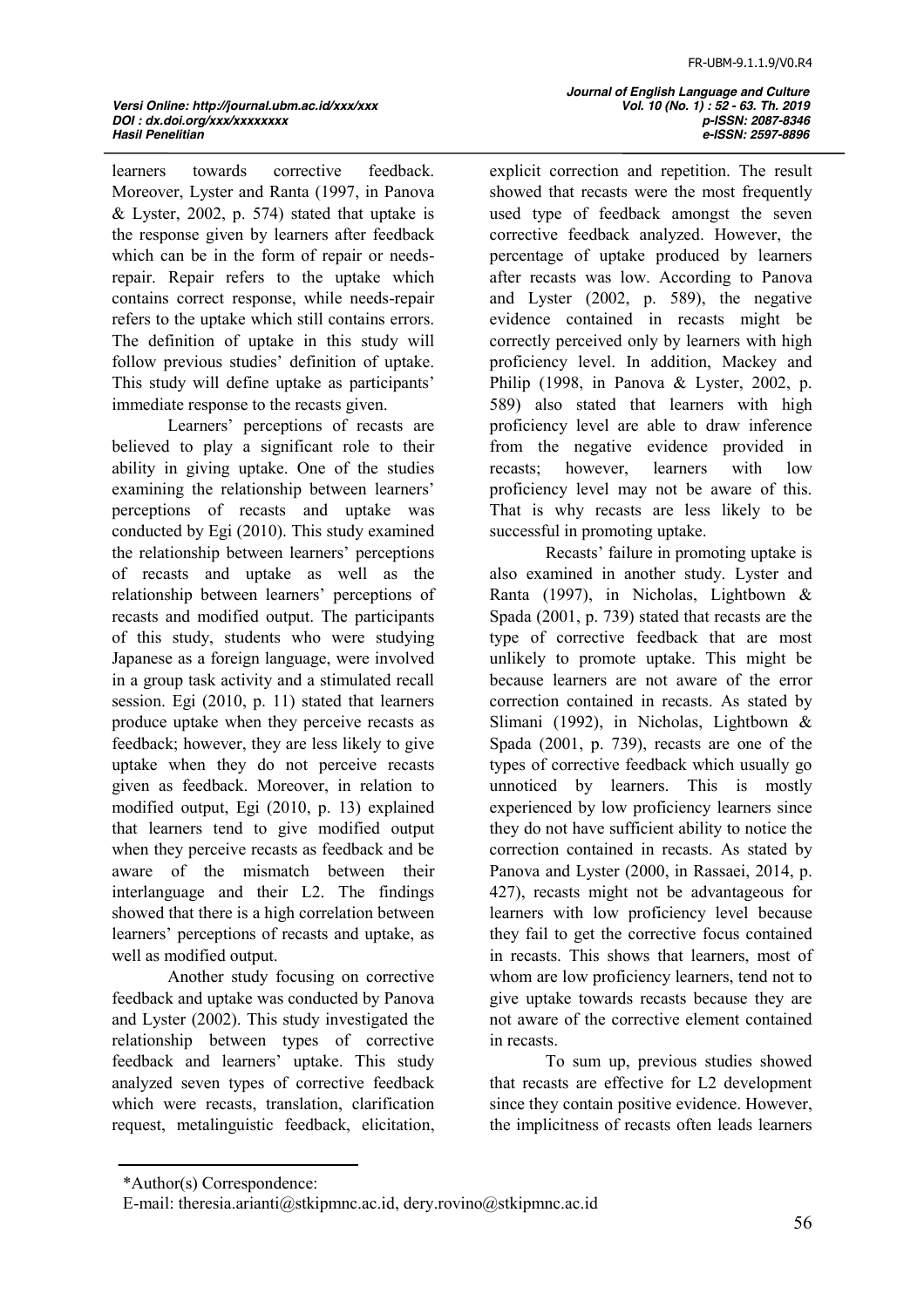to perceive them as confirmation of meaning rather than feedback. This then causes them not to give uptake after the recasts are given (Lyster & Ranta, 1997; Swain & Lapkin, 1998).

By considering the results of previous studies conducted by Egi (2010), Lyster (1998a, in Nicholas, Ligtbown & Spada, 2001) and Panova and Lyster (2000, in Rassaei, 2014), which have been discussed in Review of Literature section, it is hypothesized that participants tend to produce needs-repair uptakes after receiving recasts.

### **Target Forms**

The linguistic structures chosen for this study are regular and irregular verbs in past tense form. This linguistic form is chosen because Indonesian language does not have past tense; therefore, past tense is considered as problematic for most of Indonesian learners of English. As stated by Ihsan (1989, p. v), Indonesian learners of English often make a tense shift between present tense and past tense. This tense shift is likely to lead to misunderstanding in communication especially when there is no adverb of time provided in the utterance.

### **RESEARCH DESIGN AND METHODOLOGY**

#### **Participants**

The participants involved in this study are 5 Indonesian learners of English, aged 18, who are in their first semester at MNC College, English Education study program. All of them have Indonesian language as their L1, with the average length of previous English study for approximately 12 years. All of them study English as a foreign language. These participants are chosen since they have the sufficient amount of English knowledge. Therefore, it is less likely that they are unable to do the jigsaw task used in the procedure. However, the participants' levels of  *Journal of English Language and Culture Hasil Penelitian e-ISSN: 2597-8896*

proficiency are quite low, so it is expected that they will produce some mistakes during the task which will enable the examiner to give the recasts. This study includes only 5 students since it is believed that these participants will most likely produce the sufficient amount of mistakes needed for this study due to their lack of English proficiency.

### **Examiners**

The examiner is a Non-Native Speaker of English, female, who works as an English lecturer in Indonesia. The examiner is 27 years old, with approximately 4.5 years of teaching EFL classes. The examiner is chosen since she has the adequate amount of EFL teaching experience which will enable her to conduct the jigsaw task commonly used in EFL teaching.

### **Materials**

The material used in this study slightly follows the one used in previous studies examining Interaction Approach. For the material, the current study uses the kind of jigsaw task used by Swain and Lapkin (1998). Stated in Swain and Lapkin (1998, p. 325), learners in their study were asked to tell a story verbally based on the pictures they get before. A time adverbial is written in the material to indicate the participants to use past tense.

A jigsaw task is chosen since it contains pictures which will facilitate the participants in finding the vocabulary to be used in telling the story. Considering the participants' low levels of English, it is believed that a task with pictures will be suitable for this study.

Perhaps it is worth noting that there will be some abbreviations employed. Students are coded as 'S'. Researchers who deliver the prompters will be coded as 'I' which stands for Interviewer.

#### **Procedure**

The procedure involved participants to do a jigsaw task. Here, each participant worked in pair with an examiner to complete a story. The participant got three cards (card 1, 3

<sup>\*</sup>Author(s) Correspondence:

E-mail: theresia.arianti@stkipmnc.ac.id, dery.rovino@stkipmnc.ac.id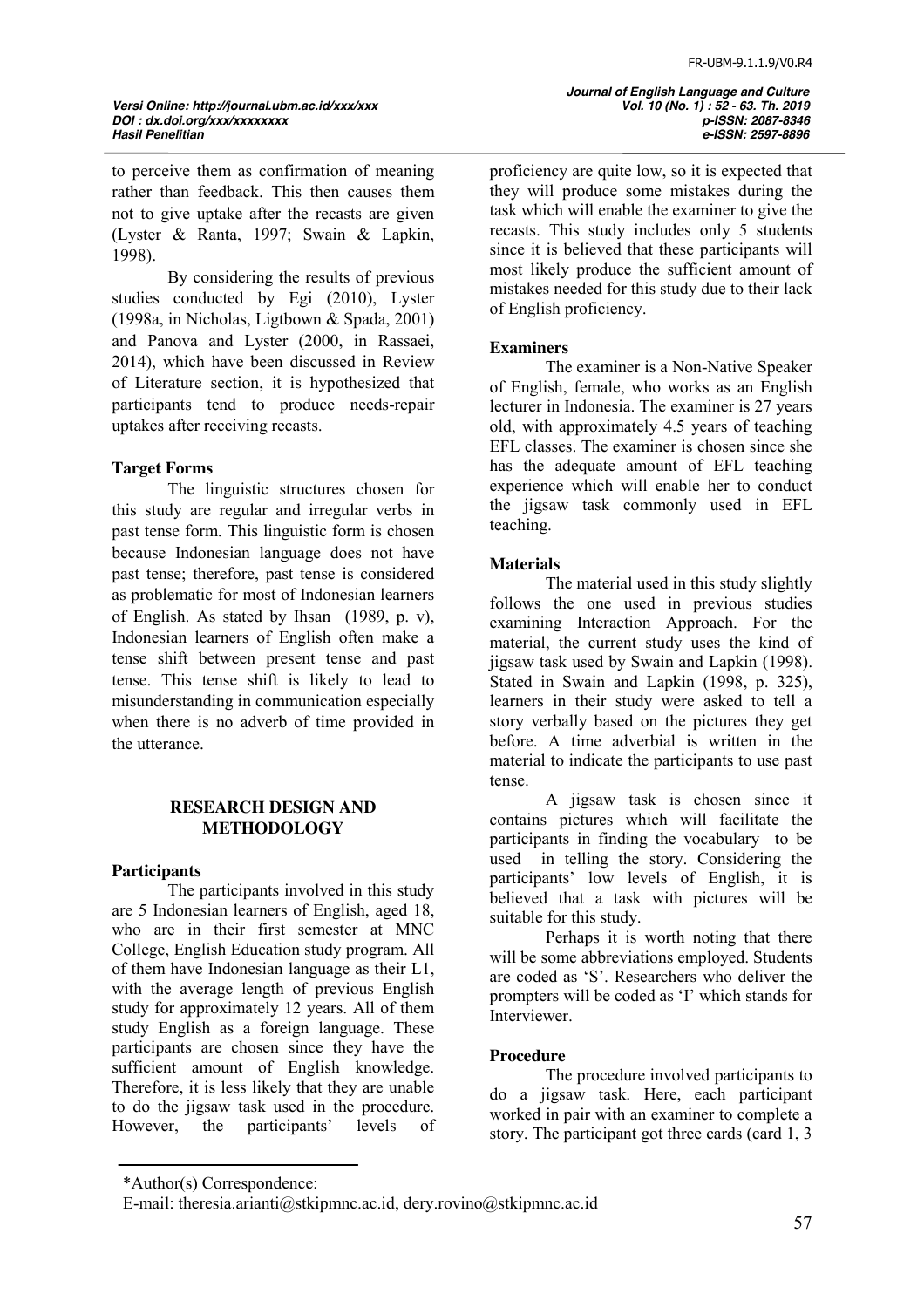*Versi Online: http://journal.ubm.ac.id/xxx/xxx Vol. 10 (No. 1) : 52 - 63. Th. 2019 DOI : dx.doi.org/xxx/xxxxxxxx p-ISSN: 2087-8346*

and 5) that contain different pictures. The examiner also held three cards (card 2, 4 and 6) which also contained different pictures. Pictures 1 until 6 were basically a sequence of a short story. The participant then needed to describe what picture 1 was about to the examiner by producing at least two sentences. After that, the examiner continued by describing, in at least two sentences, what picture 2 was about to the participant. They did it until all pictures had been described. The story used in this activity described an event that happened in the past; therefore, the participant was expected to use past tense. During this activity, the examiner gave recasts whenever necessary. The whole part of this activity was recorded for the coding analysis.

# **Analysis Procedure**

### **Recast Episodes**

The first step in the analysis is to transcribe the video of the jigsaw task activity. Any utterances that contain recast episodes and uptake were highlighted. The definition of recast episodes used in this study follows the one proposed by Lyster and Ranta (1997). According to Lyster and Ranta (1997, in Egi, 2010, p. 8), recast episodes refer to any utterance that contains a learner's error and an examiner's recast.

After being highlighted, the uptake instances were then coded. There were two codes which were "repair" and "needs-repair". Any utterance that showed learners' correct uptake after the recasts was put under "repair" sub-code, while any utterance that did not show learners' correct uptake after recasts was put under "needs-repair" sub-code. The "needs-repair" was then divided into three subcodes which were "acknowledgment", "unmodified", and "modified". "Acknowledgment" refers to any uptake that shows learners' recognition of recasts. Here, learners do not reformulate the problematic form that invites the recast. "Unmodified" refers to any uptake containing learners' unmodified reformulation of the problematic error. Any uptake that contains students' incorrect or partially correct modified problematic form was put under "Modified"

 *Journal of English Language and Culture Hasil Penelitian e-ISSN: 2597-8896*

sub-code. An additional sub code "no uptake" was used to label any utterance that did not show learners' recognition of recasts. The number of uptake in each code was then be counted.

#### **RESULTS AND DISCUSSION**

#### **Results**

The data for the current study included 20 recasts episodes. From the 20 recast episodes gathered during the data collection process, 3 instances showed that participants did not produce uptake. The other 17 episodes showed that uptake was produced after the recasts were given. From 17 uptake, 4 of them resulted in the correct reformulation of the problematic language feature ("repair"), while the rest of them were categorized as "needsrepair". 8 out of 17 "needs-repair" responses were labelled as "acknowledgement", while the 3 of them were under "unmodified" label. The other 2 episodes were characterized as "modified". The summary of the data is shown in the chart below.



<sup>\*</sup>Author(s) Correspondence:

E-mail: theresia.arianti@stkipmnc.ac.id, dery.rovino@stkipmnc.ac.id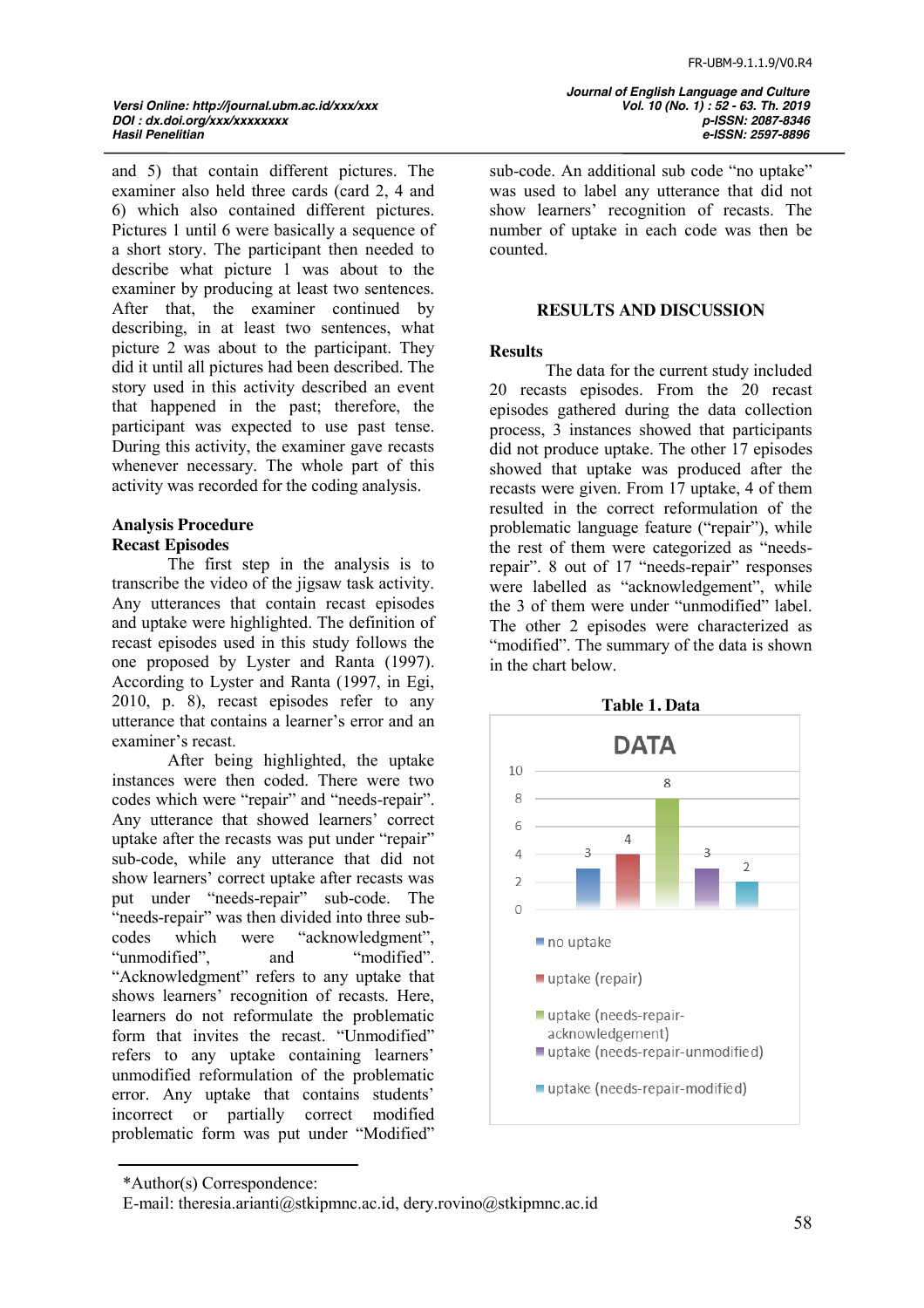## *Versi Online: http://journal.ubm.ac.id/xxx/xxx Vol. 10 (No. 1) : 52 - 63. Th. 2019 DOI : dx.doi.org/xxx/xxxxxxxx p-ISSN: 2087-8346*

From the data it can be seen that most of the uptake is categorized as needs-repair (acknowledgement), while "modified" category has the least number of uptake. These findings contradict the ones found by Egi (2010) which revealed that the type of uptake that was mostly produced by participants during the study was "repair".

### **Discussion**

### • **No Uptake**

It was evident that 3 out of 20 recast episodes showed "no uptake" responses, as shown in the excerpts below.

### **Excerpt 1**

| $\mathbf{I}$ : | Okay and then, after that (clears        |
|----------------|------------------------------------------|
|                | throat) um suddenly there was a          |
|                | man came and sat near Joanne and         |
|                | Joanne looked confused.                  |
|                | $S:$   Okay the man raise he the man     |
|                | that sit next to Joanne $\Box$ error     |
|                | I: (Interrupts) the man that sat next to |
|                | Joanne um uhm <sup>recast</sup>          |
| $S^{\ldots}$   | Recasts went unacknowledged, S           |
|                | continued to tell the story              |
|                |                                          |

### **Excerpt 2**

|             | $I:$ Uhum? cheer up?                     |
|-------------|------------------------------------------|
| $S$ :       | Cheer up Jane $\Box$ <i>error</i>        |
| $\Gamma$ .  | So the man cheered up Jane $\Box$ recast |
| $S^{\cdot}$ | Recasts went unacknowledged, S           |
|             | continued to tell the story              |

### **Excerpt 3**

|             | S: $\vert$ run and and bring he her cap. $\Box$ |
|-------------|-------------------------------------------------|
|             | uptake and error                                |
|             | I: $\vert$ oh so the mouse ran and brought her  |
|             | cap $\Box$ recast                               |
| $S_{\cdot}$ | Recasts went unacknowledged, S                  |
|             | continued to tell the story                     |

As shown in the excerpts above, participants did not give uptake after the recasts were provided. Participants continued telling the story without trying to reformulate the error having been produced. There seemed

\*Author(s) Correspondence:

to be minimal to the absence of awareness of participants that recasts had been given. It might be due to the participants' low levels of English, especially in terms of vocabulary.

### x **Uptake (repair)**

4 out of 20 recast instances showed that participants produced the expected corrections of the problematic language features (repair). The data are shown in the excerpt below.

### **Excerpt 4**

|             | S: She was waiting the bus because the                                               |
|-------------|--------------------------------------------------------------------------------------|
|             | bus come too late. I error                                                           |
|             | I:   Hmm okay so she was waiting for the<br>bus because the bus came late?<br>recast |
| $S_{\cdot}$ | Yes came late. (confirms) $\Box$ uptake                                              |

### **Excerpt 5**

|          | S: The mouse in his head is fall down. $\square$ |
|----------|--------------------------------------------------|
|          | error                                            |
| $\Gamma$ | So the mouse fell down then $\Box$ recast        |
|          | S:   Yes fell down (confirms) $\Box$ uptake      |

### **Excerpt 6**

| $S$ :    | He opened uh he he rise his head.             |
|----------|-----------------------------------------------|
|          | error                                         |
| $\Gamma$ | uh uhm (confirms)                             |
|          |                                               |
| S:       | and then                                      |
| $\Gamma$ | (interrupts) so he raised his head. $\square$ |
|          | recast                                        |
| $S$ :    | raised his head. yes. In his head             |
|          | there's what is this? a squirrel? $\square$   |
|          | uptake                                        |
|          |                                               |

### **Excerpt 7**

| S: Yesterday Jon and her dad wait the |
|---------------------------------------|
| $\vert$ bus $\Box$ error              |
|                                       |

- I: Um so yesterday Joanne and her dad waited  $\Box$  *recast*
- S: Waited the bus. *uptake*

E-mail: theresia.arianti@stkipmnc.ac.id, dery.rovino@stkipmnc.ac.id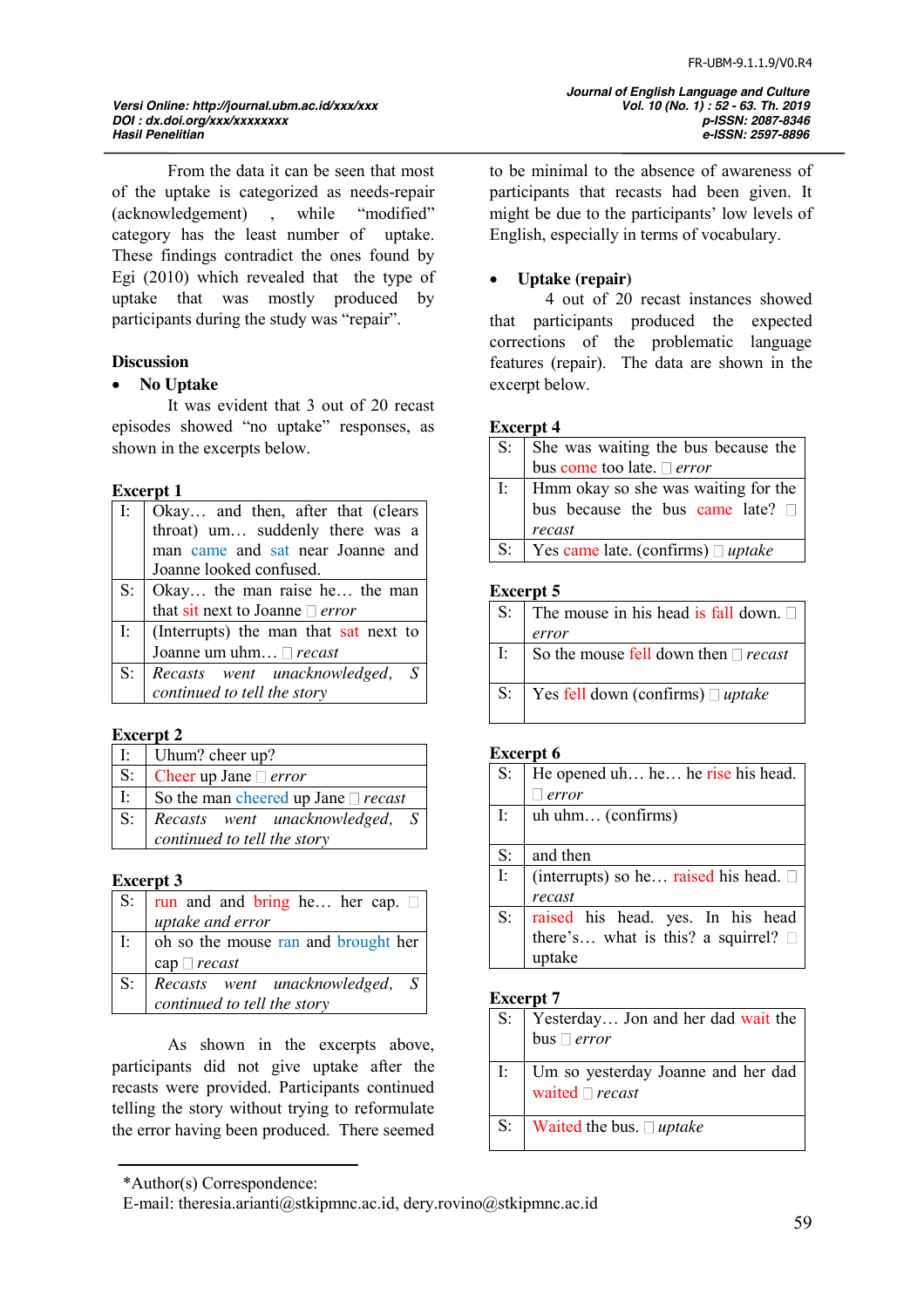*Hasil Penelitian e-ISSN: 2597-8896*

*Versi Online: http://journal.ubm.ac.id/xxx/xxx Vol. 10 (No. 1) : 52 - 63. Th. 2019 DOI : dx.doi.org/xxx/xxxxxxxx p-ISSN: 2087-8346*

As shown in the above examples, participants successfully reformulated their errors by producing the expected uptake. Participants were aware that recasts had been given; therefore, they were able to successfully correct their errors. It can also be seen that participants perceived recasts as corrective feedback instead of confirmation of meaning since they finally produced the correct forms of their errors. This might be due to the participants' more adequate levels of English, if compared to other participants who produced the other uptake.

### x **Uptake (needs repair: acknowledgement)**

8 out of 20 recast instances showed that participants acknowledged the recasts, but were unable to reformulate the errors. The acknowledgement was indicated by some words such as "Yes", "Uhm-hm", and "yeah". The examples are shown in the excerpts below.

### **Excerpt 8**

|       | S: yeah Joane and her dad meet with a |
|-------|---------------------------------------|
|       | magician. $\Box$ error                |
| I:    | Oo okay so Joane and her dad met a    |
|       | magician. $\square$ recast            |
| $S$ : | Yes. (confirms) $\Box$ uptake         |

### **Excerpt 9**

| $\mid S: \mid$ And she keep laughing. $\sqsupset error$ |
|---------------------------------------------------------|
| I:   So she kept laughing? $\Box$ recast                |
| $\sqrt{S}$ : $\sqrt{Yes. (confirms) \Box uptake}$       |

### **Excerpt 10**

| S: It's sitting in the chair and the and<br>his dad reading $a$ maybe |
|-----------------------------------------------------------------------|
| newspaper $\Box$ error                                                |
| I:   um kay so Joanne and her dad were                                |
| waiting and his dad was reading a                                     |
| newspaper. $\Box$ recast                                              |
| $S:$ yea (confirms)                                                   |

#### **Excerpt 11**

| $S$ :       | and then there have a people come  |
|-------------|------------------------------------|
|             | (unintelligible) $\Box$ error      |
| I:          | okay so there was someone who came |
|             | there ya? $\Box$ recast            |
| $S^{\cdot}$ | uhm (confirms)                     |
|             |                                    |

 *Journal of English Language and Culture*

#### **Excerpt 12**

| $S$ :          | there's a squirrel inside his head and<br>then Joan laughed /lowkh/<br>(mispronounciation) at hi at him $\square$ |
|----------------|-------------------------------------------------------------------------------------------------------------------|
|                | error                                                                                                             |
| $\mathbf{I}$ : | Um there was a squirrel $\Box$ recast                                                                             |
| $S$ :          | yes (confirms) $\Box$ uptake                                                                                      |

### **Excerpt 13**

| $S$ : | Joanne still laughed /lowkh/        |
|-------|-------------------------------------|
|       | (mispronounce) and his father's     |
|       | looks confused. $\Box$ error        |
| I:    | ah so Joanne laughed and his father |
|       | looked confused. □ recast           |
| $S$ : | yea $\Box$ uptake                   |

### **Excerpt 14**

|                | S: her dad read (base verb) a         |                                       |  |  |
|----------------|---------------------------------------|---------------------------------------|--|--|
|                |                                       | newspaper. $\Box$ error               |  |  |
|                | I:   ah so because her dad read (past |                                       |  |  |
|                |                                       | form) a newspaper yeah? $\Box$ recast |  |  |
| S <sub>i</sub> | yes (confirms) $\Box$ uptake          |                                       |  |  |

#### **Excerpt 15**

| $S$ : | $\vert$ Yea and Joan is very happy $\vert$ error     |
|-------|------------------------------------------------------|
| I:    | $\vert$ Oh so Joanne was very happy $\Box$<br>recast |
| $S$ : | yeah (confirms)                                      |

As shown above, participants seemed to be aware that recasts were given, indicated by the words "yeah", "yes", and "uhm-hm". However, they did not seem to perceive the recasts as a form of corrective feedback; instead, they simply perceived them as confirmation of meaning. This shows that the implicitness of recasts is likely to yield misperception towards the recasts themselves.

<sup>\*</sup>Author(s) Correspondence:

E-mail: theresia.arianti@stkipmnc.ac.id, dery.rovino@stkipmnc.ac.id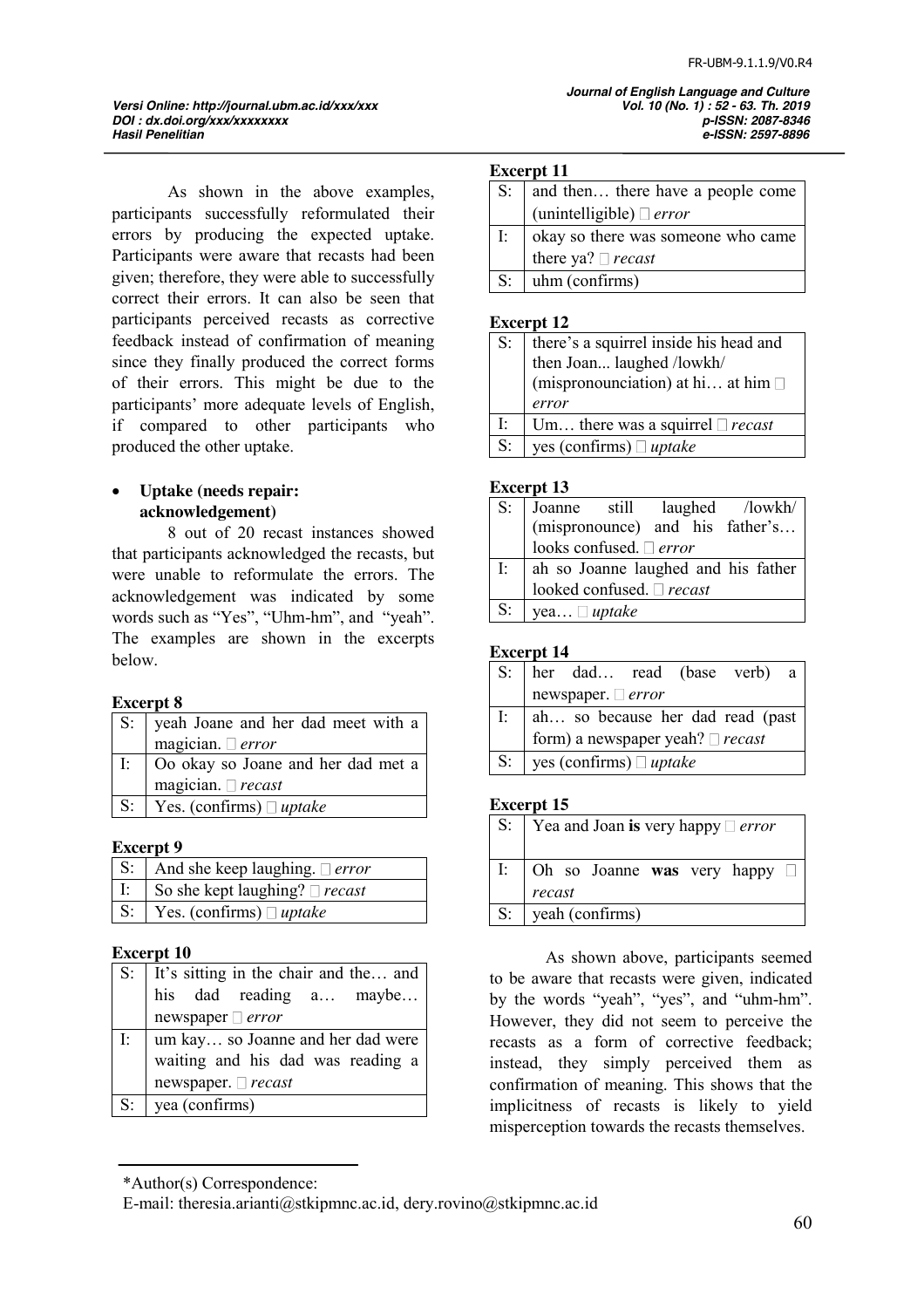*Hasil Penelitian e-ISSN: 2597-8896*

### x **Uptake(needs-repair:unmodified)**

3 out of 20 recast episodes showed that participants simply repeated the same problematic language features after the recasts were given. The examples of these episodes are shown below.

### **Excerpt 16**

| $S_{\cdot}$  |                                                                               |  |  |
|--------------|-------------------------------------------------------------------------------|--|--|
|              | Yesterday Joane and her dad waiting<br>bus and then tomorrow Joane and her    |  |  |
|              | $dad \Box error$                                                              |  |  |
| $\mathbf{E}$ |                                                                               |  |  |
|              | Okay so yesterday Joane and her dad<br>waited for a bus? $\Box$ <i>recast</i> |  |  |
| $S$ :        | Waiting a bus yes. (confirms) $\Box$                                          |  |  |
|              | uptake                                                                        |  |  |

### **Excerpt 17**

| $S$ : |                                                                       |
|-------|-----------------------------------------------------------------------|
|       | eh her Joane happy Joane feel<br>happy just Joane feel happy. □ error |
|       | I: $\vert$ Okay so Joane felt happy at that time.                     |
|       | recast                                                                |
|       | S: Yeah yeah yeah feel happy.<br>(confirms) $\Box$ uptake             |
|       |                                                                       |

### **Excerpt 18**

| $S$ :    | A magician feel nervousfeel nervous            |
|----------|------------------------------------------------|
|          | error                                          |
| $\Gamma$ | so the magician felt nervous. $\square$ recast |
| $S$ :    | Feel nervous yes. (confirms) $\Box$ uptake     |

Shown in the above excerpts, participants simply repeated the same problematic language features after the recasts were given. They might not perceive the recasts as feedback, or they noticed that the recasts given were corrective feedback, but were unable to produce the correct response. As stated by Egi (2010), 57 out of 375 participants in his study showed that they noticed the gap between their errors and the recasts given. However, only 41 out of 57 participants produced "repair" responses. It shows that not every learner who notices the gap between the error and the recast will

produce the expected uptake. It is most likely due to the participants' low levels of English.

 *Journal of English Language and Culture*

### x **Uptake(needs-repair:modified)**

2 out of 20 recast instances showed that the participants modified their errors, but were still unable to produce the target-like uptake. This uptake was still incorrect or only partially correct. The examples are shown below.

#### **Excerpt 19**

| $S$ : | Joane's father feel looking magician |
|-------|--------------------------------------|
|       | error                                |
| I:    | so Joane's father looked at the      |
|       | magician $\Box$ recast               |
| $S$ : | Look at the magician yes. (confirms) |
|       | $\Box$ uptake                        |
|       |                                      |

#### **Excerpt 20**

| S <sub>i</sub> | because $um$ her $eh$ the moss            |
|----------------|-------------------------------------------|
|                | is $ran$ and $\Box$ error                 |
|                | I: $\Box$ oh the mouse ran? $\Box$ recast |
|                | S: $\vert$ run $\Box$ uptake              |

As shown above, participants reformulated the errors into other incorrect words or partially correct words. This shows that they perceived recasts as corrective feedback; however, they did not have sufficient knowledge regarding the correct target forms, which resulted into other incorrect words. This shows that the nature of recasts which does not contain explicit positive evidence has hindered the participants to produce the correct form.

#### **CONCLUSION**

This study was conducted with the aim of investigating which types of uptake the students would produce after recasts were given. The result of the study reveals that "needs-repair: acknowledgement" type of uptake is the one that is mostly produced by learners, which is in line with the hypothesis

<sup>\*</sup>Author(s) Correspondence:

E-mail: theresia.arianti@stkipmnc.ac.id, dery.rovino@stkipmnc.ac.id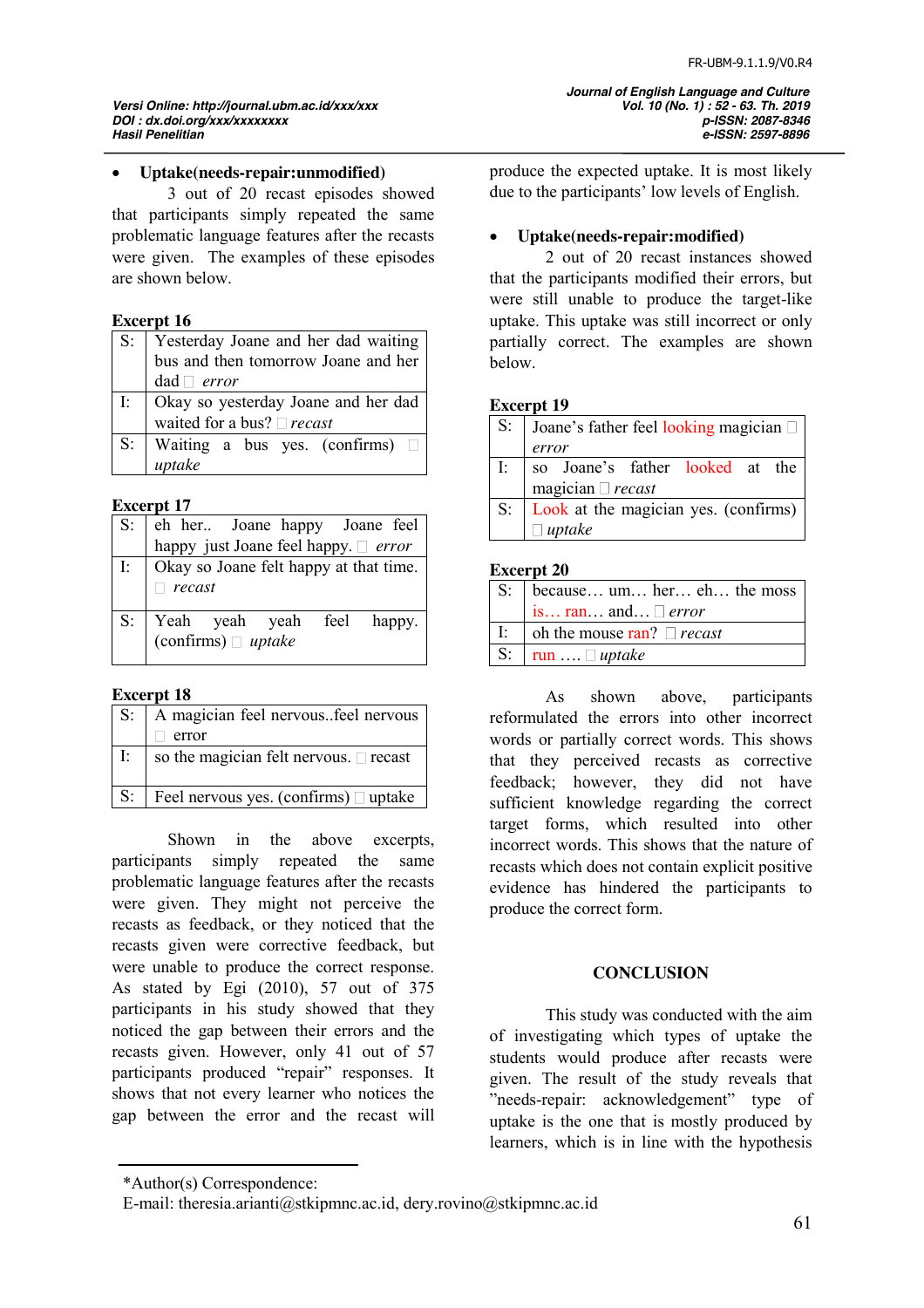*Versi Online: http://journal.ubm.ac.id/xxx/xxx Vol. 10 (No. 1) : 52 - 63. Th. 2019 DOI : dx.doi.org/xxx/xxxxxxxx p-ISSN: 2087-8346*

of the current study. It shows that recasts have not been proven to be effective in eliciting students' correct reformulation of their errors. Looking at it from the lens of students' level of English competence coined with the recast treatments, this study seemed to reveal that recast method might benefit students with a certain level of English structure awareness, specifically that in the past forms.

It is hoped that this study could encourage further studies to discover the reason behind this ineffectiveness of recasts since this has not been examined in the current study, which seems to be the limitation of the current study. It is also hoped that further studies could suggest what adjustments teachers should give to the recasts used in class in order to make them less implicit, for the purpose of making students more aware of the corrective feedback contained in the recasts.

### **REFERENCES**

- BWC extras. (2012)*. Ghosts* [Image]. Retrieved from *[https://bwcdigital.files.wordpress.com/](https://bwcdigital.files.wordpress.com/2012/03/wl-0082.jpg) [2012/03/wl-0082.jpg](https://bwcdigital.files.wordpress.com/2012/03/wl-0082.jpg)*
- Carpenter, H., Jeon, K. S., MacGregor, D., & Mackey, A. (2006). Learners' interpretations of recasts. *Studies in Second Language Acquisition*, *28*(2), 209–236.
- Easy pace learning. (2017). *Supermarket and Vocabulary* [Image]. Retrieved from [https://www.easypacelearning.com/des](https://www.easypacelearning.com/design/images/Supermarketvocabulary2.jpg) [ign/images/Supermarketvocabulary2.j](https://www.easypacelearning.com/design/images/Supermarketvocabulary2.jpg) [pg](https://www.easypacelearning.com/design/images/Supermarketvocabulary2.jpg)
- Egi, T. (2010). Uptake, modified output, and learner perceptions of recasts: Learner responses as language awareness. *The Modern Language Journal*, *94*(1), 1– 21.

 *Journal of English Language and Culture Hasil Penelitian e-ISSN: 2597-8896*

- Haryanto, E. (2015). Teachers' corrective feedback on students' pronunciation at the daffodils english course kampung inggris pare indonesia. *Linguists: Journal of Linguistics and Language Teaching*, *2*(2).
- Ihsan, D. (1989). A linguistic study of tense shifts in Indonesian-English interlanguage autobiographical discourse. *Ball State University*.
- Langit-Dursin, R. (2016). Incidental corrective feedback by classroom teachers and uptake by bilingual elementary students in teacher-learner interactions. *Indonesian JELT*, *11*(1), 47–67.
- Leeman, J. (2003). Recasts and second language development: Beyond negative evidence. *Studies in Second Language Acquisition*, *25*(1), 37–63.
- Lightbown, P. M., & Spada, N. (2013). *How languages are learned 4th edition-Oxford Handbooks for Language Teachers*. Oxford university press.
- Lyster, R., & Ranta, L. (1997). Corrective feedback and learner uptake: Negotiation of form in communicative classrooms. *Studies in Second Language Acquisition*, *19*(1), 37–66.
- Mackey, A., Gass, S., & McDonough, K. (2000). How do learners perceive interactional feedback? *Studies in Second Language Acquisition*, *22*(4), 471–497.
- Maolida, E. H. (2013). A descriptive study of teacher's oral feedback in an ESL young learner classroom in Indonesia. *K@ Ta Lama*, *15*(2), 117–124.
- Nicholas, H., Lightbown, P. M., & Spada, N. (2001). Recasts as feedback to language learners. *Language Learning*, *51*(4), 719–758.
- Panova, I., & Lyster, R. (2002). Patterns of corrective feedback and uptake in an adult ESL classroom. *Tesol Quarterly*, *36*(4), 573–595.
- Rassaei, E. (2014). Scaffolded feedback, recasts, and L2 development: A sociocultural perspective. *The Modern Language Journal*, *98*(1), 417–431.

<sup>\*</sup>Author(s) Correspondence:

E-mail: theresia.arianti@stkipmnc.ac.id, dery.rovino@stkipmnc.ac.id